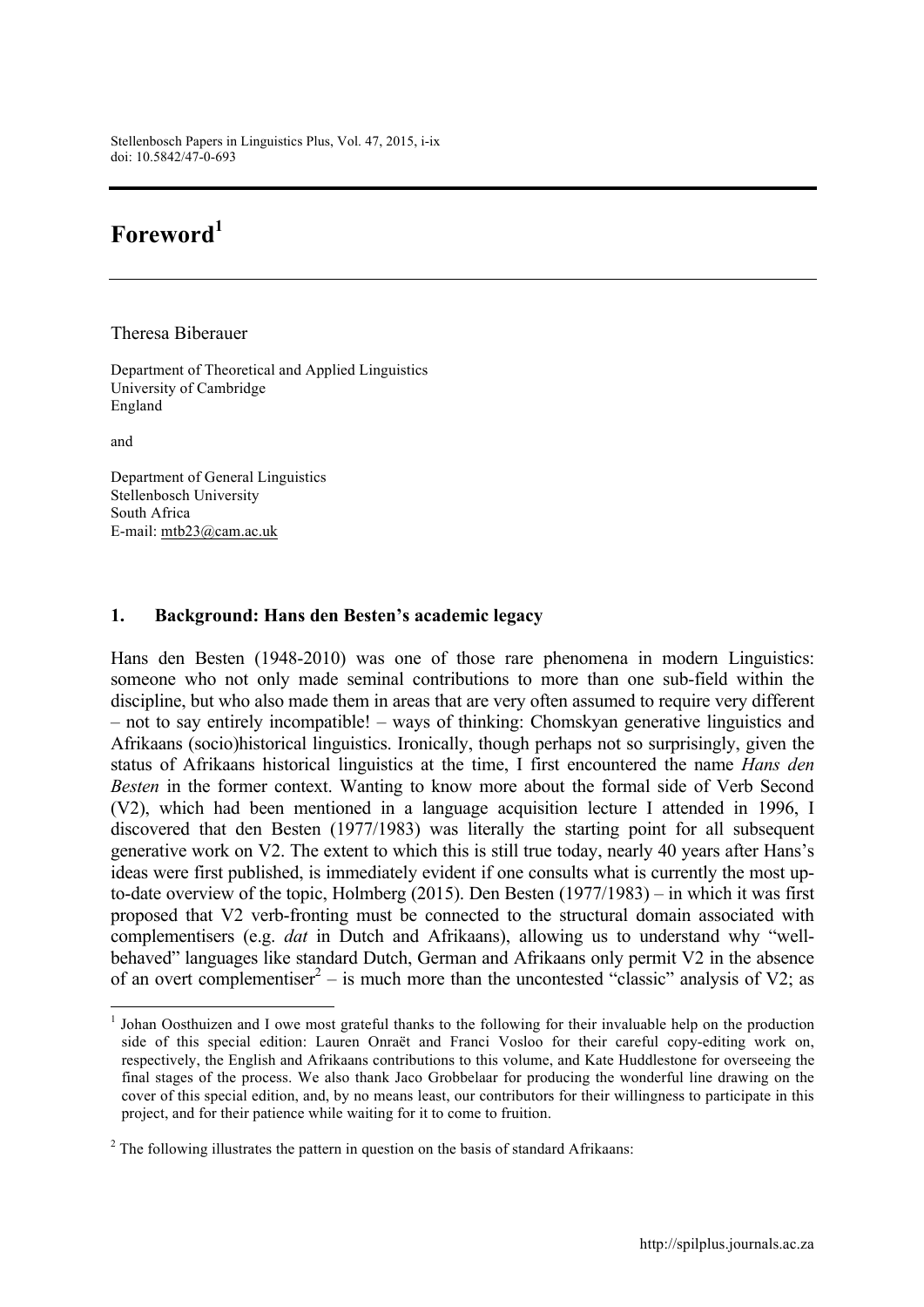the reference point for all V2 researchers working on Germanic and beyond, it has continued to inspire new insights as ever more data has become available, and despite the very significant theoretical changes that have taken place since the late 1970s.

Tellingly, this generative side of Hans's scholarship – which, of course, extended well beyond V2 – plays only a comparatively minor role in the 373-page volume of *Selected writings of Hans den Besten* compiled by Ton van der Wouden in recognition of Hans's extensive work on Afrikaans (cf. van der Wouden 2012). This is because Hans den Besten is indisputably **also** a "key name" in Afrikaans historical linguistics, a field of study that requires empirical and historiographical knowledge and skills usually – though not necessarily correctly – thought to be quite distinct from those characterising the sharpest generative linguists. In this domain, Hans again struck out on a new path, suggesting, in contrast to what he called "the South African philological school" (cf. den Besten 1986, 1987; and see also Roberge 2012 for overview discussion), that modern Afrikaans has to be viewed less as a quintessentially Germanic language, directly descended from  $17<sup>th</sup>$  century Dutch varieties, and more as the outcome of convergence between different varieties employed at the Cape following Dutch settlement there in the  $17<sup>th</sup>$  century. More specifically, den Besten's so-called "Convergence" Model" (cf. i.a. Groenewald 2002, Deumert 2004 and Roberge 2012) proposes that modern Afrikaans is the product of convergence between a Cape Dutch creole, employed by non-European inhabitants of the Cape colony, and the koineised extraterritorial Dutch spoken by those of European extraction. The structure of the putative Cape Dutch Creole in particular occupied much of Hans's research, with his central idea here being that the Cape Khoekhoen, "an independent nation" (den Besten 1989: 230), were its originators. According to the Convergence Model, the Khoekhoen independently developed a pidgin – *Hottentots Hollands* or *Hottentot Dutch* – which was partly modelled on the grammar of their own language, and partly reflected structural compromises between Khoekhoe and Dutch. This was subsequently taken on and elaborated by other non-Dutch-speaking populations at the Cape, with hypothetical creolisation taking place at the start of the  $18<sup>th</sup>$  century, the point at which the Khoekhoe moved inland. The Creole that remained at the Cape is then thought to have undergone a measure of decreolisation under the influence of the Cape Dutch spoken by those of European extraction, although further creolisation is also assumed (see den Besten 1989:

| (i)   | Hy het die klassieke analise voorgestel.<br>he has the classic analysis proposed<br>'He proposed the classic analysis.'                                         |
|-------|-----------------------------------------------------------------------------------------------------------------------------------------------------------------|
| (ii)  | Ons weet dat hy die klassieke analise voorgestel het.<br>us know that he the classic analysis proposed have<br>'We know that he proposed the classic analysis.' |
| (iii) | *Ons weet dat hy het die klassieke analise voorgestel.<br>us know that he have the classic analysis proposed                                                    |
| (iv)  | Ons weet hy <b>het</b> die klassieke analise voorgestel.<br>us know he has the classic analysis proposed                                                        |

'We know he has proposed the classic analysis.'

Evidently, then, V2 verb-fronting and overtly realised complementisers are in complementary distribution, suggesting that verb-fronting targets the position occupied by the complementiser. This is den Besten's classic (V-to-C) insight. Strikingly, subsequent research has shown that this key insight holds even in cases where it at first sight appears not to, e.g. where we see V2 in the **presence** of an overt complementiser, as in the languages that Vikner (1995) designates "generalised" and "limited embedded V2 languages" (see Biberauer 2016 for overview discussion).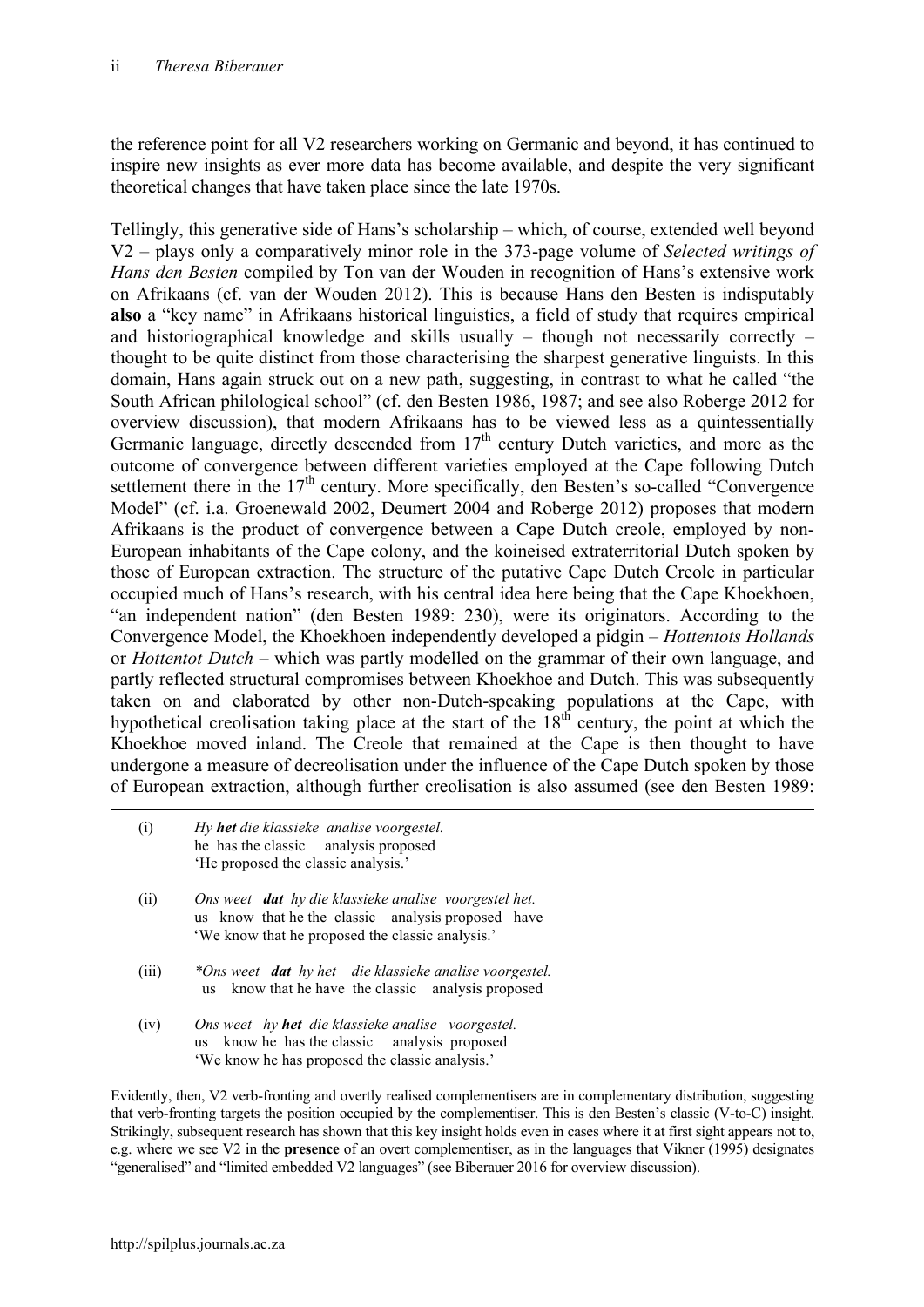225). Significantly, the Khoekhoe continued to use their Creole after leaving the Cape, with the result that their creolised variety came into contact with the extraterritorial Dutch spoken both in the Eastern Cape and, later, also by those who moved to the Orange River area, to which the original Cape Khoekhoe ultimately relocated. The distinctive nature of the Afrikaans spoken in this latter area – often referred to as *Orange River Afrikaans* (see van Rensburg 1984, 1989; Webb 1993) – is interpreted as an indication of the extent to which the Khoekhoe had developed a distinctive variety, and also of the kind of influence this kind of substrate could have on a superstrate variety. Unsurprisingly, the kind of substratist creolecentred model energetically advocated by den Besten did not find favour with everyone in Afrikaans historiographical circles. Today, a position intermediate between that of the Germanic-centric "South African philological school" and Hans's own strongly substratist Convergence Model seems most plausible (see i.a. Roberge 1994, 2002a,b,c and Deumert 2004). Crucially, however, this intermediate position would not be articulateable in anything like the precise terms that it can be today had it not been for the meticulous pioneering work of Hans den Besten. As Roberge (2012: 396) so aptly puts it:

However posterity judges Hans den Besten's views on the formation of Afrikaans, it must certainly credit him with having restored "southern Africa" to its diachronic study.

## **2. Overview of the contributions to this volume**

Fittingly, in view of the above then, the contributions to this volume pick up on both of the major strands of Hans's work, with the "southern Africa" focus that he emphasised emerging particularly strongly throughout. The first two contributions focus on the Afrikaans-Dutch connection in a way which recognises the fact that it is not a foregone conclusion that modern Afrikaans and modern Dutch will always resemble each other in a straightforward way, whereafter the next three consider different Khoekhoe-related questions, with the final two offering generativism-influenced perspectives on two distinct, but both, in part, clearly un-Dutch components of the formal make-up of modern Afrikaans.

Taking den Besten's (2009a) desiderata for Afrikaans historical linguistics as their point of departure, Heeringa and van Huyssteen employ modern quantificational methods to measure pronunciation distances between Afrikaans and modern West Germanic varieties, with the objective being to establish which modern variety Afrikaans is closest to and, once this is known, whether this variety is close enough to modern standard Dutch for the latter to serve as the basis for the creation of the Afrikaans resources needed in human language technologies (HLT). Afrikaans is compared with three modern standard West Germanic varieties (Dutch, Frisian and German) and also with 361 dialectal varieties of Dutch, and the study identifies the South Holland dialect of Zoetermeer as Afrikaans's closest phonological relative. Comparison with standard Dutch, a resource-rich language in the HLT context, which could therefore usefully provide a starting point for the development of Afrikaans resources, reveals that the distance between Zoetermeer and standard Dutch is close enough for exploitation of existing Dutch resources to be a realistic strategy.

Beyer, in turn, reports on a project currently underway to create a very specific, but, in the first instance, non-digital resource for Afrikaans speakers, namely a concise monofunctional Dutch-Afrikaans dictionary, aimed at students and those more generally who find themselves having to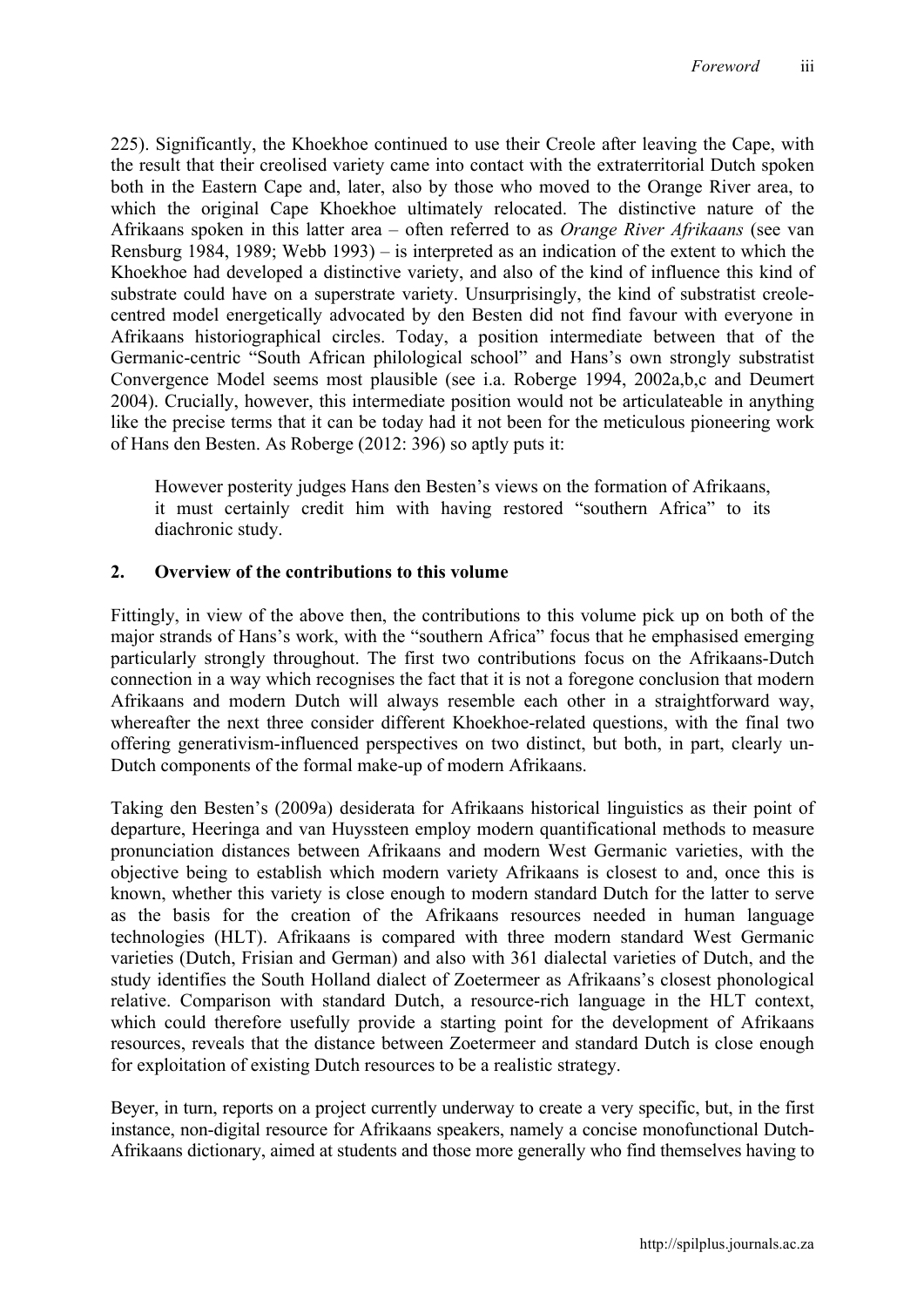read Dutch texts without necessarily having been exposed to Dutch in any systematic way. This study clearly illustrates the value of making linguistically informed decisions about lemma prioritisation in constructing dictionaries, where the question of which entries should be included is necessarily always a pressing one. More specifically, it shows that the lemma-types that users are most likely to want to look up are (i) non-cognate forms (i.e. where the Dutch word is not historically related to its Afrikaans counterpart, as is the case with *verkeersdrempel*  referring to 'speed bumps' where Afrikaans uses *spoedwalletjie* or *spoedhobbel*), with (ii) irregular and then (iii) regular verbs next, and (iv) cognates reflecting a form-change (e.g. *pad*  ('frog') which is *padda* in Afrikaans), (v) partial cognates (e.g. *robot*, which does not mean quite the same thing in Afrikaans and Dutch), and (vi) absolute cognates (where the two words are in fact identical in form and meaning) bringing up the rear. Among other things, then, this contribution highlights respects in which the Afrikaans lexicon has and has not remained similar – either through stasis or through undergoing parallel changes – to that of its Dutch relative.

Conradie's focus is once again on lexical items that occur in both Afrikaans and Dutch, namely modal particles. These notoriously complex little words instantiate a lexical type that Hans den Besten also had a strong and lively interest in; consider, for example, his work on challenging "little words" like possessive *se* (den Besten 2004)*,* relative *wat* (den Besten 1996, 1999), Afrikaans's peculiar demonstratives (den Besten 2009b), clause-final *nie* (den Besten 1986), and differential and indirect-object-marking *vir* (den Besten 2000). Conradie's objective here is to probe the nature of the contribution that Khoekhoe speakers might have made to modern Afrikaans's range of modal particles, not all of which derive from Dutch. Consider *hoeka* and *kamma*, which are no longer so generally used, but which uncontroversially derive from Khoekhoe, and also particles like *mos*, *darem*, *glo*, and *rêrig*, which are etymologically derivable from Dutch, but employed in evidential-type ways that mirror the use of *hoeka* and *kamma* and depart from their core Dutch meanings. Conradie's corpus-based investigation of the particle usage of speakers of Khoekhoe origin, Cape Afrikaans speakers and speakers of standard Afrikaans suggests that it may indeed have been the case that the Khoekhoe group played an innovative role in instigating and promoting the typically Afrikaans uses to which modal particles are put – a conclusion Hans would no doubt have found pleasing!

Haacke's contribution also has a Khoekhoe focus, though his concern reverses the directionality that has been the most common in Afrikaans historiographical studies by considering loans **from** (Cape) Dutch and Afrikaans into a specific Khoekhoe language, Khoekhoegowab, which is spoken in Namibia. Basing himself on the 2002 Khoekhoegowab dictionary of Haacke and Eiseb, Haacke identifies approximately 300 loans from either Dutch or Afrikaans, which he then proceeds to discuss according to type. Intriguingly, a very wide range of vocabulary turns out to have been borrowed, including kinship terms like *ome.b* meaning 'elder maternal uncle', and forms like *kriba* (*<* Afrikaans *kruiwa –* 'wheelbarrow'), *aili* (< Dutch *ijl*/Afrikaans *yl* – 'rave/suffer from delirium') and *muru.b* (< Afrikaans *moer* – 'coffee grounds'). Some forms have also been combined with native Khoe-forms to create hybrid lexical items like *forkhō.s* (< Afrikaans *voorskoot* – 'apron' and Khoe *khō.s* – 'hide, leather') and *lantern!am*|*ae.s* (< Afrikaans *lantern* – 'lantern' and Khoe *!am*|*ae.s* – 'lamp'). Further, calques like *mîixuu.-i* ('say' + 'thing' from Afrikaans *sê-goed*, literally: 'say-things') and *ǀawaǂai.b* ('red' + 'foot' from Afrikaans *pienkvoet*, literally: 'pink-foot') can also be identified. Particularly interestingly from the perspective of den Besten's hypothesis about the influence of Khoekhoe on Afrikaans grammar, Haacke also offers discussion of a number of respects in which Khoekhoegowab lexical structure seems to mirror patterns found in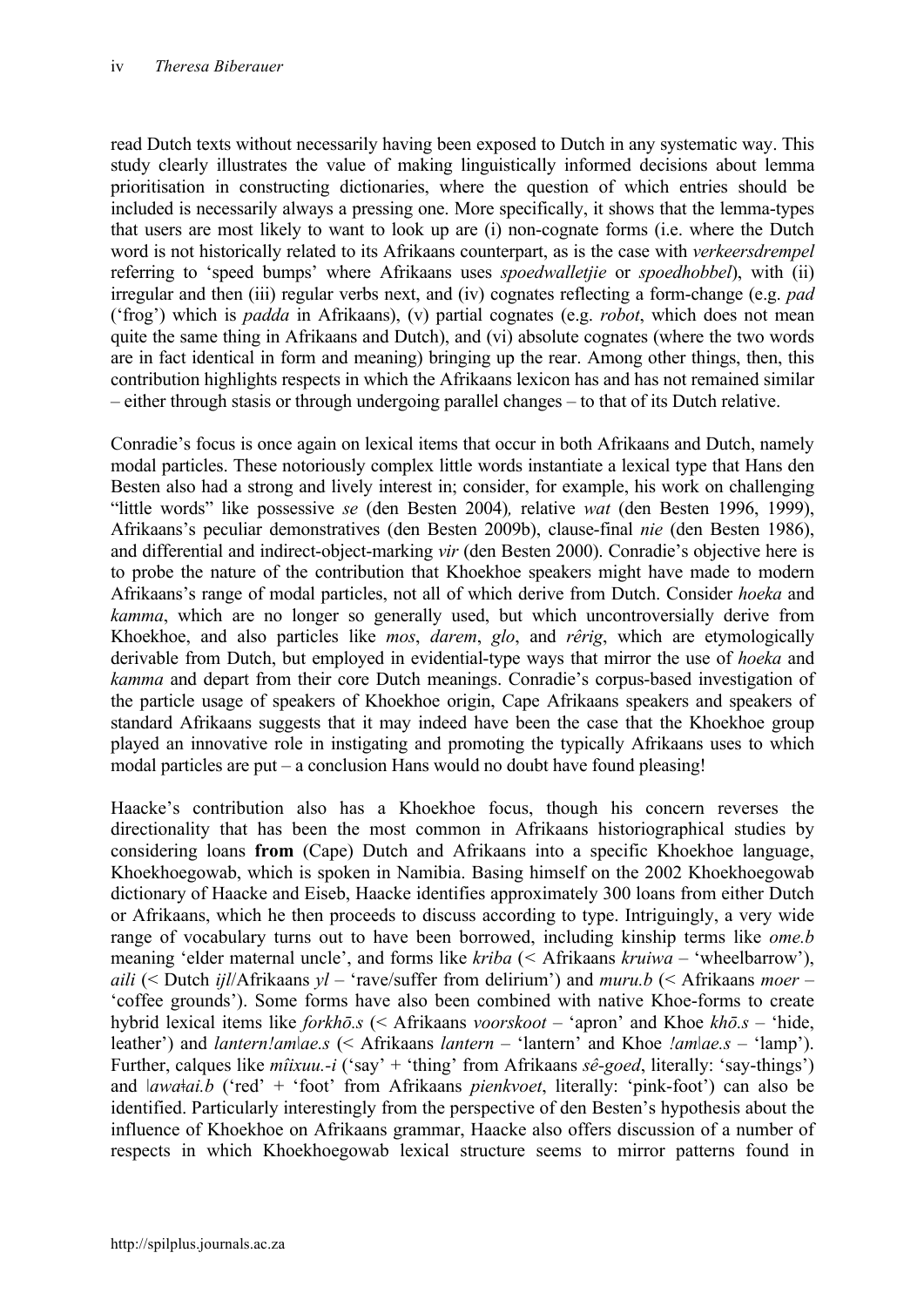modern-day Afrikaans. Notable among these are the many compound (i.e. noun- and adposition-incorporating) verb forms that seem in part to mirror Afrikaans's West Germanic particle verbs, and "double verb" forms that may have given rise to Afrikaans innovations like *bly staan* ('remain stand'), which, as deVos (2006) shows, may undergo so-called "quirky Verb Second" (*Hoekom bly staan julle net?* literally: why remain stand you.PL just, i.e. 'Why are you just staying put?').

The final Khoekhoe-oriented contribution is van Rensburg's, with the focus here being the impact of the Khoi on so-called *Oosgrensafrikaans*, or the Afrikaans spoken at the eastern boundaries of the Cape Colony from 1700 onwards (van Rensburg 1983). The author's objective is to show that the circumstances that held in the interior between 1700 and 1840 were in fact much more favourable to Khoekhoe influence on Afrikaans than those that held in the Cape during the first 50 years following the initial establishment of a refreshment station. Van Rensburg's central thesis, then, picks up on den Besten's argument for a twostage Khoekhoe influence on the formation of Afrikaans (see above), making the case for the, to date, mostly insufficiently recognised importance of the second, non-Cape-based stage, and, particularly, the contribution of developments on the Eastern frontier. As examples of modern-day properties that initially became most strongly established in *Oosgrensafrikaans*, van Rensburg cites distinctive phenomena like the nominative (subject) use of originally accusative (object) *ons* ('us'), and also the use of *hom* ('him'), *ek* ('I'), and relative *wat* in place of *die*, the demonstratives *hierdie* ('this') and *daardie* ('that'), the *se-*possessive, and clause-final *nie*. Like the other papers in the "Khoekhoe section" of this volume, van Rensburg's paper, then, offers an excellent demonstration of the kind of "southern African" thinking that Hans den Besten's work on Afrikaans historiography has produced.

Two broadly generatively oriented papers, both focusing in part on "little words", conclude the volume. The first, Oosthuizen's chapter, has a primarily descriptive objective, aiming to set out, in minimally technical terms, the range of reflexive structures permitted in modern Afrikaans. These differ from those found in Dutch not only by virtue of the absence in Afrikaans of a morphologically simplex *zich* ('self')-type reflexive, but also by virtue of the various ways in which Afrikaans employs personal pronouns to express reflexive meanings. The latter option is, of course, available in Dutch, but Afrikaans has developed a system that clearly differs, and, moreover, does so systematically, from what is found in Dutch. Oosthuizen's contribution provides a systematic overview of the different factors determining when complex (*-self*-containing) and simple pronominal forms are required. Further, he highlights the possibility of reflexively used **possessive** pronouns, which, like their better studied personal-pronoun counterparts, appear both in optionally and obligatorily reflexive contexts. And the study also does not restrict itself to the anaphor component in Afrikaans reflexive structures; the matter of which elements may serve as antecedents is also considered, with the conclusion that emerges being that, in Afrikaans, it is not just subjects – the usual suspect in this context – but also direct, indirect and prepositional objects that may antecede reflexives. With such a thorough description in place, the scene is set, as Oosthuizen also notes in his conclusion, for a rigorous theoretical analysis. This, appropriately enough, he himself provides in his doctoral dissertation that Hans den Besten formally supervised until his premature passing (Oosthuizen 2013).

The final paper, my own, is concerned with Afrikaans's much-discussed clause-final *nie*. The paper attempts to demonstrate just how peculiar the modern Afrikaans negation system is, and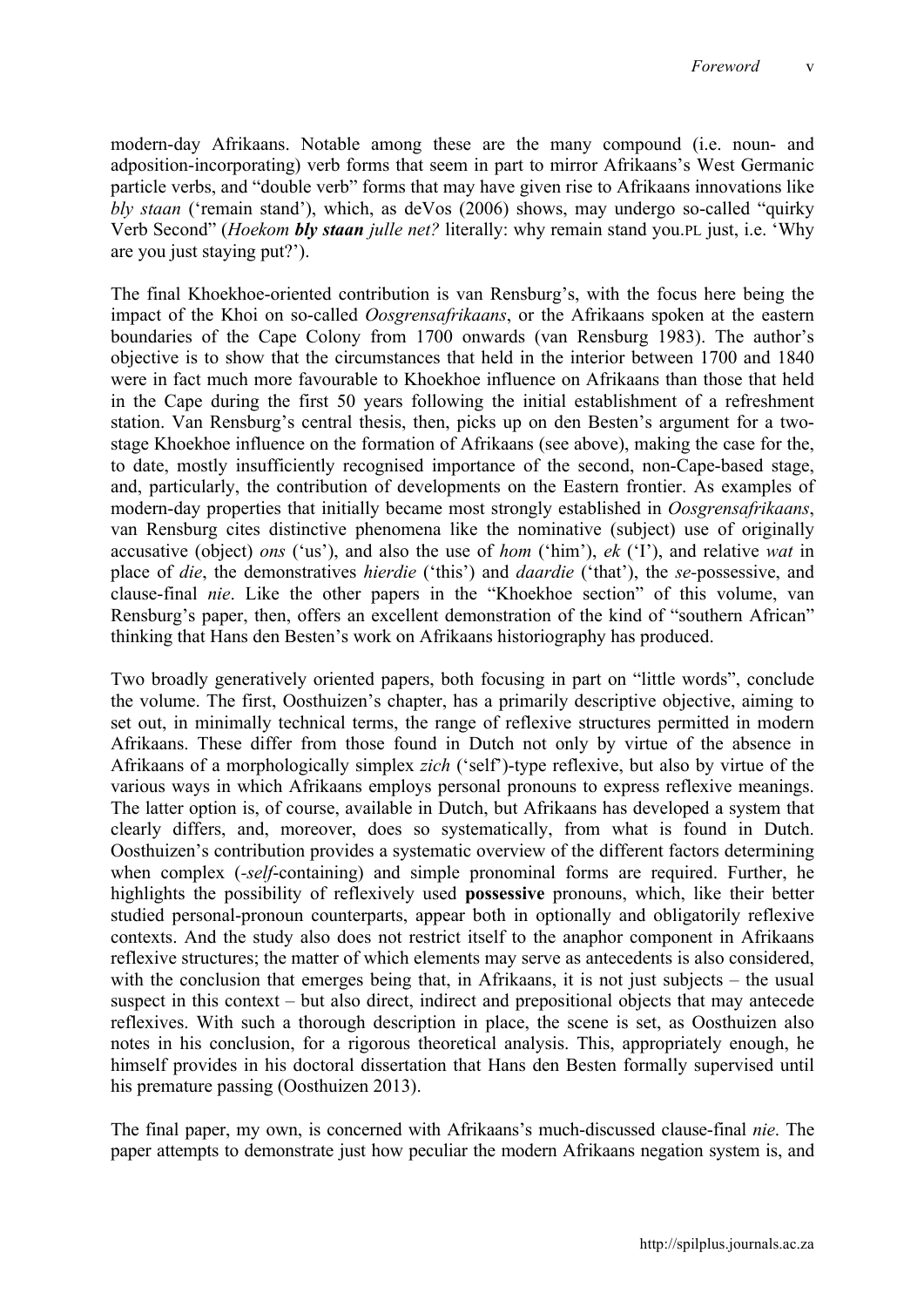what a central role clause-final *nie* has played in creating the conditions for the rise of this strangeness. Following Roberge (2000), I argue that final *nie* has its origins as an emphatic spoken-language resumptive discourse particle (*Dit kannie waar wees, nee!* – literally: it cannot true be, no, i.e. 'It can't be true, no!'), which acquirers incorporated into their grammars in such a way that a Negative Concord system very different from that in familiar Western European languages (e.g. French) resulted.<sup>3</sup> Strikingly, negative systems featuring bipartite negation with clause-final negators do occur outside of Europe, notably in Central Africa (Bell 2004, Dryer 2009, deVos and van der Auwera 2013), and it would seem that the modern Afrikaans negation system shares properties with these non-European systems. The reasons for this can clearly not be either genetic relatedness or contact, raising the intriguing possibility that the still vastly under-researched question of how humans "go beyond the input" in acquiring language, creating structure that was not there before, may be relevant here. Crucially, however, an overall negation system exhibiting exactly the properties of standard Afrikaans has not so far been shown to exist anywhere else in the world (Biberauer and Zeijlstra 2012). Consideration of what this kind of system entails from an acquisition perspective suggests why this may be so: the combination of standard Afrikaans's ultimately prescriptively imposed "double *nie*" Negative Concord system – where final *nie* consistently fails to add a further negation to the negative meaning(s) already introduced by other negatively-marked elements – with the "original" West Germanic non-Negative Concord system – where every negation element **other** than final *nie* must be interpreted as contributing a negative meaning – can be shown to be one that cannot be acquired without prescriptive input.<sup>4</sup> If this reasoning is correct, then, the negation component of standard Afrikaans does not instantiate a natural system – a conclusion which, I imagine, Hans den Besten, with his intense interest in non-standard Afrikaans varieties and the ways in which non-European speakers and their languages shaped modern Afrikaans, would rather have enjoyed.

- (i) *Niemand het niks gedoen nie.* no-one have nothing done NIE 'No-one did anything.', i.e. a Negative Concord reading. Contrast standard Afrikaans 'No-one did nothing', i.e. everyone did something.
- (ii) *Dit was nog nooit nêrens die geval gewees nie.* that was still never nowhere the case been NIE 'That has never been the case anywhere.' Contrast standard Afrikaans 'That has NEVER been the case nowhere' or 'That has never been the case NOWHERE', i.e. it was (always) the case somewhere (necessarily some kind of emphatic interpretation).

<sup>&</sup>lt;sup>3</sup> That the clause-final negation patterns den Besten (1978, 1985, 1986) observed in Khoekhoe may have had a **convergent role** in establishing the final polarity-reinforcing element that Roberge identifies as the source of Afrikaans *nie<sub>2</sub>* is, of course, not ruled out. In fact, detailed consideration of this possibility is a desideratum for further research on Afrikaans negation.

<sup>4</sup> By contrast, a more consistently Negative Concord system such as that which is typically heard in modern spoken Afrikaans **can** be shown to be readily acquirable without prescriptive input. Consider the following actually attested examples: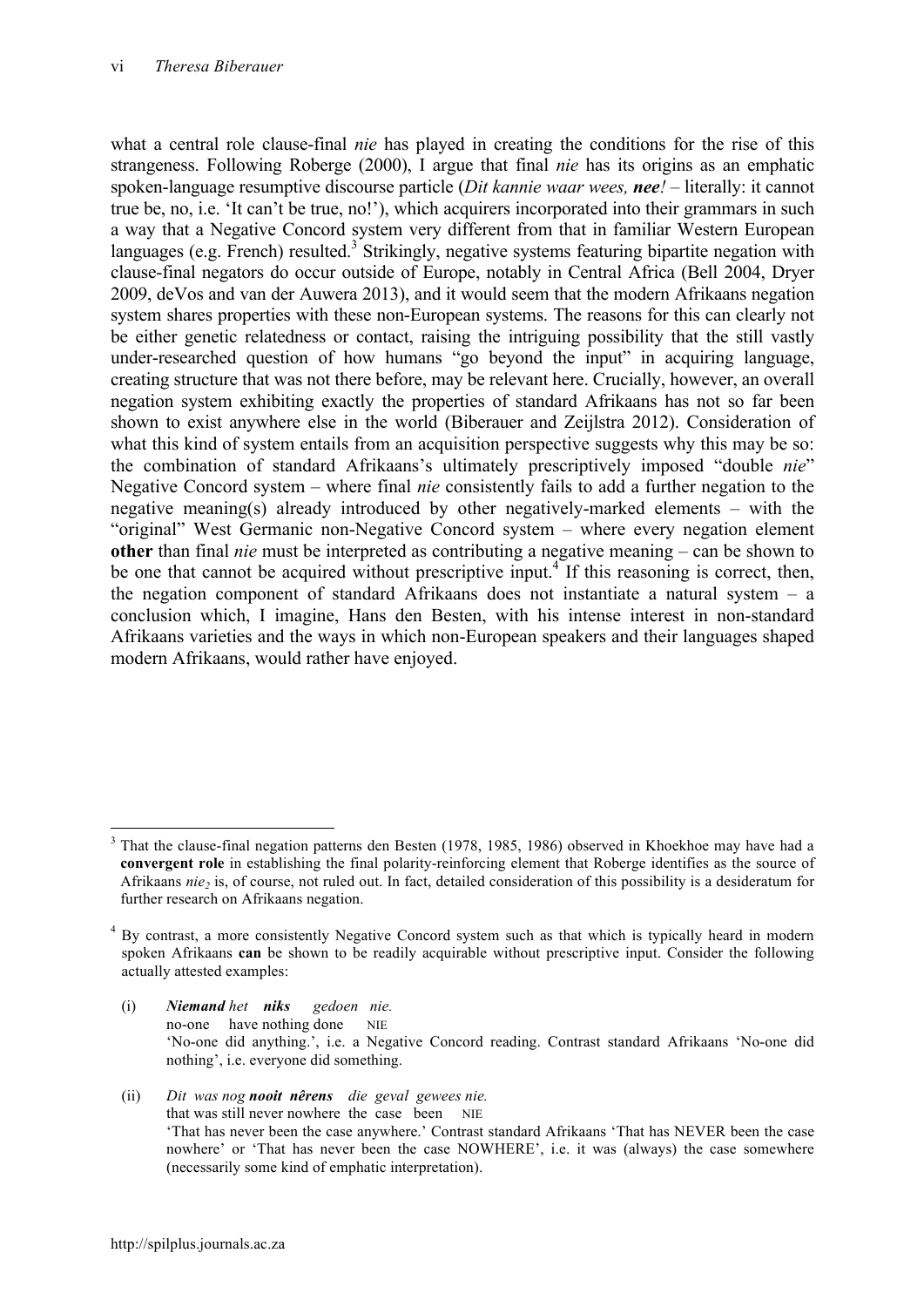## **References**

Bell, A. 2004. Bipartite Negation and the Fine Structure of the Negative Phrase*.* Doctoral dissertation, Cornell University.

Den Besten, H. 1977/1983. On the interaction of root transformations and lexical deletive rules. In W. Abraham (Ed.) *On the formal syntax of the West Germania*. Amsterdam: Benjamins. pp. 47-131.

Den Besten, H. 1978. Cases of possible syntactic interference in the development of Afrikaans. In P. Muysken (Ed.) *Amsterdam Creole Studies II.* Amsterdam: University of Amsterdam. pp. 5-56.

Den Besten, H. 1985. Die doppelte Negation im Afrikaans und ihre Herkunft. In N. Boretzky, W. Enninger and T. Stolz (Eds.) *Akten des 1. Essener Kolloquiums über "Kreolsprachen und Sprachkontakte".* Bochum: Studienverlag. pp. 9-42.

Den Besten, H. 1986. Double negation and the genesis of Afrikaans. In P. Muysken and N. Smith (Eds.) *Substrata versus universals in creole genesis*. Amsterdam: Benjamins. pp. 185-230. (Chapter 12 of van der Wouden (Ed.))

Den Besten, H. 1987. Het Afrikaans: Mag het ietsje meer Zuid-Afrika zijn? *Onze Taal* 56: 24-25.

Den Besten, H. 1989. From Khoekhoe to Foreigner Talk via Hottentot Dutch to Afrikaans: The creation of a novel grammar. In M. Pütz and R. Dirven (Eds.) *Wheels within wheels. Papers of the Duisburg Symposium on Pidgin and Creole Languages*. Frankfurt: Peter Lang. (Chapter 13 of van der Wouden (ed.))

Den Besten, H. 1996. Relatief *wat* en de West-Germaanse relativatiesystemen. In H. den Besten, J. Goossens, F. Ponelis and P. van Reenen (Eds.) *Afrikaans en variëteiten van het Nederlands.* Amsterdam: P.J. Meertens-Instituut. pp. 12-24. (*Taal en Tongval* 9, 12-34, and, in translated form, Chapter 4 of van der Wouden (Ed.))

Den Besten, H. 1998. What a little word can do for you: *wat* in Afrikaans possessive relatives. In S. Barbiers, J. Rooryck and J. van de Weijer (Eds.) *Small words in the big picture. Squibs for Hans Bennis*. Leiden: Holland Institute of Generative Linguistics. pp. 13-21. (Chapter 3 of van der Wouden (Ed.))

Den Besten, H. 2000. The slaves' languages in the Dutch Cape colony and Afrikaans *vir*. *Linguistics* 38(5): 949-971. (Chapter 15 of van der Wouden (Ed.))

Den Besten, H. 2004. The origins of the Afrikaans pre-nominal possessive system(s). Paper presented at the Curaçao Creole Conference. (Chapter 1 of van der Wouden (Ed.))

Den Besten, H. 2009a. Desiderata voor de historische taalkunde van het Afrikaans. In H. den Besten, F. Hinskens and J. Koch (Eds.) *Afrikaans. Een drieluik.* Amsterdam: Stichting Neerlandistiek. pp. 234-252. (Chapter 17 of van der Wouden (Ed.))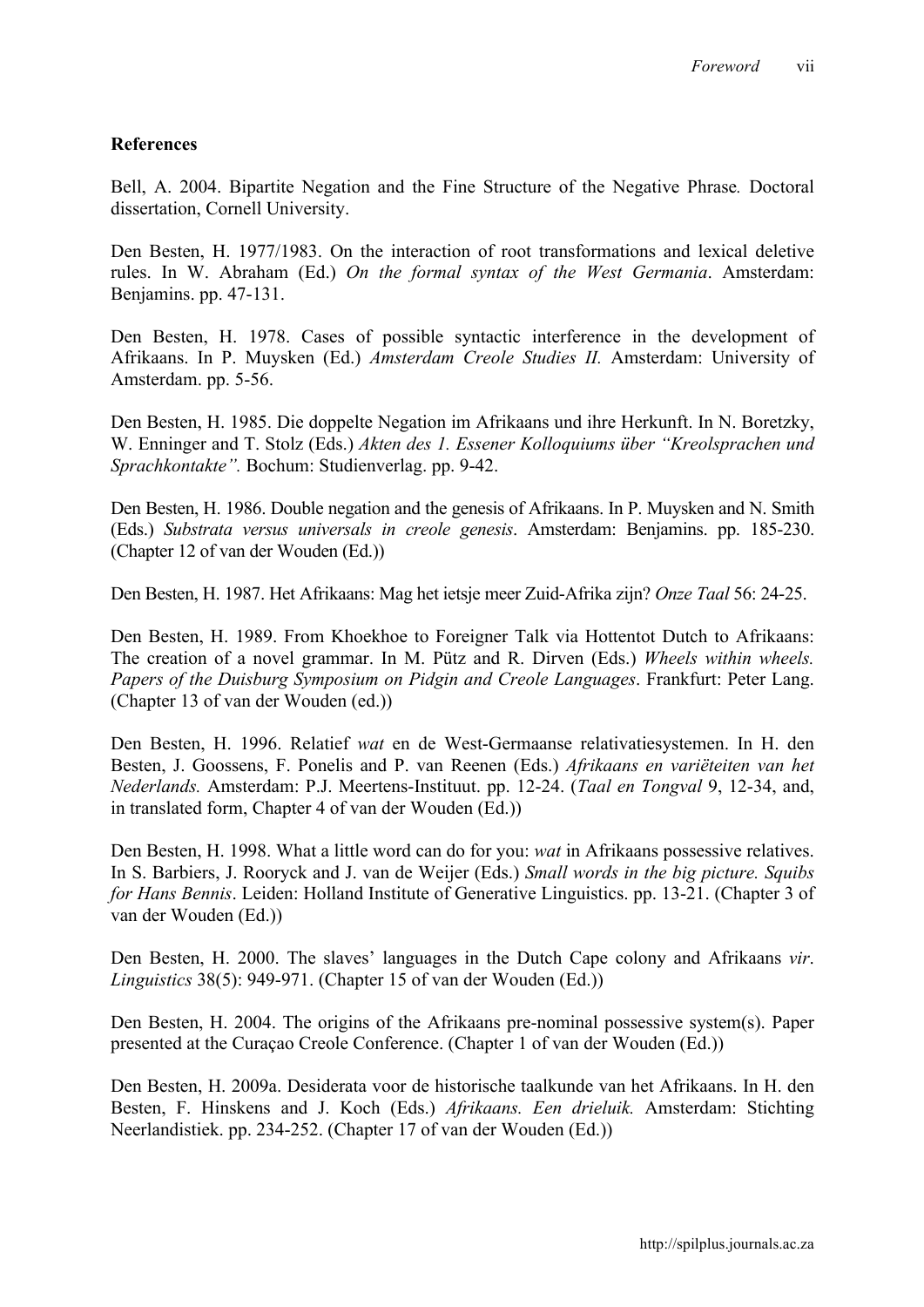Den Besten, H. 2009b. Demonstratives in Afrikaans and Cape Dutch Pidgin: A first attempt. In E. Aboh and N. Smith (Eds.) *Complex processes in new languages.* Amsterdam: Benjamins. pp. 201-219. (Chapter 5 of van der Wouden (Ed.))

Biberauer, T. 2016. Afrikaans V2 and its implications for our understanding of V2 parameterisation. Paper to be presented at the Rethinking Verb Second Workshop (Cambridge).

Biberauer, T. and H. Zeijlstra. 2012. Negative Concord in Afrikaans: Filling a typological gap. *Journal of Semantics* 29(3): 345-371.

Deumert, A. 2004. *Language standardization and language change. The dynamics of Cape Dutch.* Amsterdam: Benjamins.

DeVos, M. and J. van der Auwera. 2013. Jespersen cycles in Bantu: Double and triple negation. *Journal of African Languages and Linguistics* 34: 205-274.

Dryer, M. 2009. Verb-Object-Negative order in Central Africa. In N. Cyffer, E. Ebermann and G. Ziegelmeyer (Eds). *Negation patterns in West Africa.* Amsterdam: Benjamins. pp. 307-362.

Groenewald, G. 2002. Slawe, Khoekhoen en Nederlandse Pidgins aan die Kaap, ca. 1590- 1720: 'n Kritiese Ondersoek na die Sosiohistoriese Grondslae van die Konvergensieteorie oor die Ontstaan van Afrikaans. MA dissertation, University of Cape Town.

Haacke, W. and E, Eiseb. 2002. *A Khoekhoegowab dictionary with an English-Khoekhoegowab index.* Windhoek: Gamsberg-Macmillan.

Holmberg, A. 2015. Verb Second. In T. Kiss and A. Alexiadou (Eds.) *Theory and analysis. An international handbook.* Berlin: Mouton de Gruyter. pp. 242-283.

Oosthuizen, J. 2013. Obligatory Reflexivity in Afrikaans. A Minimalist Approach. Doctoral dissertation, University of Stellenbosch.

Van Rensburg, M.C.J. 1983. Nie-standaardvorme, variasiepatrone en Afrikaans van die vorige eeu. In G. Claasen and M.C.J. van Rensburg (Eds.) *Taalverskeidenheid. 'n Blik op die spektrum van taalvariasie in Afrikaans.* Pretoria: Academica. pp. 134-161.

Van Rensburg, M.C.J. 1984. *Finale verslag van 'n ondersoek na "Die Afrikaans van die Griekwas van die tagtigerjare" onderneem met finansiële steun van die RGN* (2 parts). Bloemfontein: University of the Orange Free State.

Van Rensburg, M.C.J. 1989. Soorte Afrikaans. In T.J.R. Botha (Ed.) *Inleiding tot die Afrikaanse taalkunde*. Pretoria: Academica. pp. 436-467.

Roberge, P. 1994. The formation of Afrikaans. *Stellenbosch Papers in Linguistics Plus* 23: 1-110.

Roberge, P. 2000. Etymological opacity, hybridization, and the Afrikaans brace negation. *American Journal of Germanic Linguistics and Literatures* 12(1): 101-176.